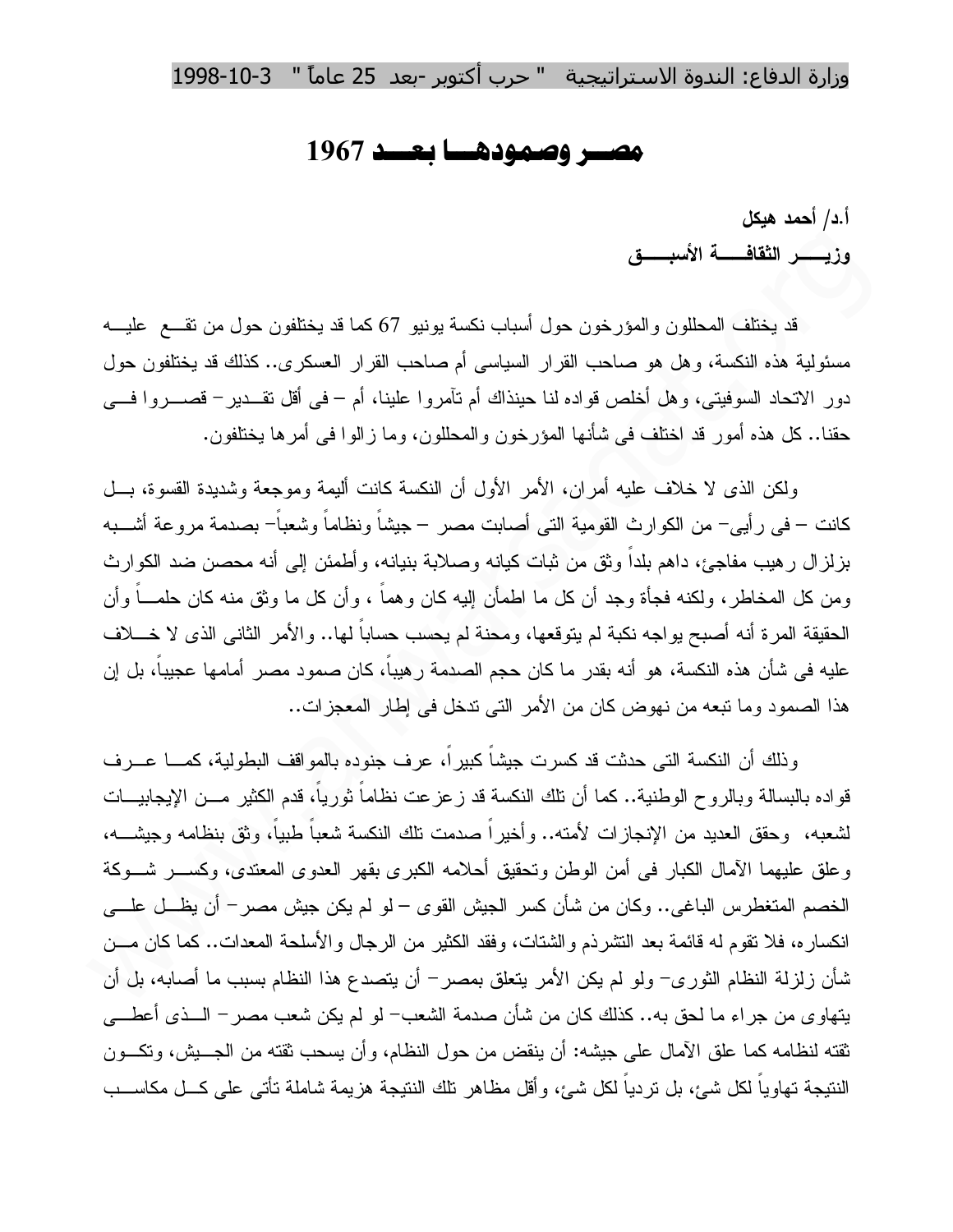البلاد، وتحطم حاضرها ونَشيع الظلام في مستقبلها، وقد يصل الأمر إلى نخلف مؤلم. نحتاج معه مصر إلى سنوات لكي نتهض من جديد كما بدأت منذ أوائل القرن ونظل نكافح– إن استطاعت– حتى يكون لمها مـــــرة أخرى جيش قوى، ونظام سوى وشعب ناهض..

أجل لو لم يكن الأمر يتصل بمصر ، لكان مختلفاً تماماً الاختلاف، ولكانت نكسة يونيو ضربة قاضية لا يمكن النهوض إلا بعد سنوات طوال، إن صح أن النهوض من مثل هذه الضربة ممكن أصلا..

ولكن العجيبة التي ندخل نظام الخوارق، أن مصر –رغم فداحة النكسة– قد صمدت أمام ما حـــدث، وسرعان ما قدمت نتفض الغيار عن جبهتها الشامخة، ونجفف الدموع من عيونها المنطلعة، وراحت تسرمم ما نصدع، ونصلح ما نحطم، ونعيد بناء ما نهدم وقامت نفعل ذلك بقوة خارقة وعزيمة جبارة وسرعة سبقت كل المقابيس.. واتخذت مصر ما حدث عبرة، واستنبطت مما كان درسا نعبر منه إلى ما ينبغي أن يكون..

أما الجيش ما جمعت شتاته وأعادت تسليحه وتدريبه، بل وكلفته بمهام جديدة عسيرة، لكي نرد إليــــه ثقته بنفسه، ولكي تمهد بانتصاره في تلك المهام الجزئية، لانتصاره الحاسم في مهمته المرتقبة الكلية، التسي يتحقق بها ما تنتظره البلاد من انتصار يقضي على عقدة الانكسار، ويرد إلى مصر حقوقها السلبية، ويعيــد رفع أعلامها على سيناء الغالية الحبيبة.. وكان من نماذج نلك المهام التي أثبت فيها الجيش جدارته وحقــق بداية نصره، ما حدث من صموده وبسالته في معركة (رأس العش) ثم ما حـــدث مـــن ضـــربه للمـــدمرة الإسرائيلية (إيلات) بصاروخ من زورق مصرى في مياه بورسعيد، ثم ما تم من أعمال بطولية قامت بهـــا القوات الخاصة وراء خطوط العدو في سيناء، وأخيراً ما كان من عمليــات مجيــدة فـــي مرحلـــة حـــرب الاستنزاف، التي أرقت العدو من جانب، وشحذت الروح المعنوية وأعلنت القدرات القتالية لجـــبش مصــــر الناهض من جانب آخر .. وقد نوجت نلك الجهود المتعلقة بالجيش المصرى، بهذا الاستعداد العلمي السدقيق للمعركة الفاصلة، حيث دريت قوات مصر المصلحة على أحدث أساليب القتال، وخاصة ما يتعلـــق بالقتــــال المرنقب الذي له طبيعة خاصة، ونكتنفه عوائق وموانع رهيبة، واحتياجه إلى عبور أوسع مانع مائي وأعلى ساتر نرابي وأشد حصن حربي، ثم توقعه لخوض معارك ضارية في سيناء يستعد لها العدو بقوات كثيفة و أسلحة منطورة وخبر ات عالية ومساندة غربية باغية ومنقطعة النظير ..

أجل، كان ما يشبه الخوارق أن يتم إعداد الجيش المصرى وتأهيله لخوض معركتـــه الرائعـــة فـــي أكتوبر المحيد في مدة فياسية، هي بضع سنوات لا نزيد كثيراً على عدد أصابع اليد الواحدة. وهــذا إنجـــاز غير مسبوق، يذكر لمصر العظيمة وصمودها المذهل، الذي حولته من صبر جميل إلى نهوض أجمل، ثــم إلى انتصار استرددت به الحق السليب وأعادت الأرض المغتصبة وداوت الجراح النازفة وأعادت الشـــموخ الى جبهتها الباذخة..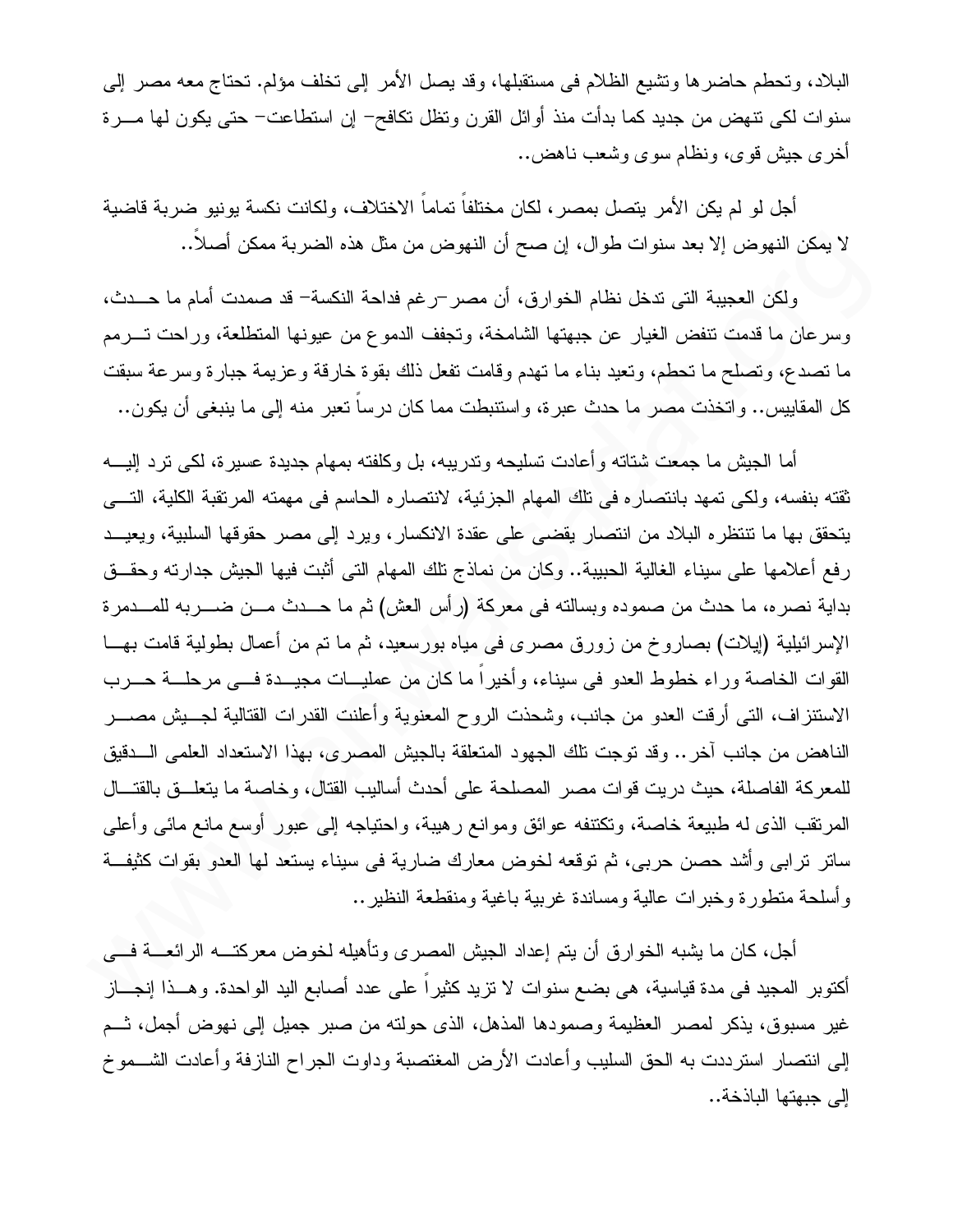وأما النظام الذي زلزلته النكسة، فقد أحتوى الصدمة وأسرع إلى إعادة تنظيمه، وإصــــلاح أخطائــــه وتصحيح مسيرته: فتحي ما ثبت إخفائه وضم من له القدرة على إعادة البناء وتصحيح الأخطاء.. بل وصل الأمر بالنظام إلى إدانة من مسهم الاتهام حتى من الأصدقاء والخلصاء، وقدم إلى المحكمة من طهر النظـــام نفسه، وأصلح خلله، وأعد عدنه للمعركة الفاصلة، حتى يخوضها قوى الأركان سليم البنيان، جـــديرا بـــأن يحقق الأمل ويعوض ما سبق من فشل.

وكان من أعظم ما حققه النظام من إنجاز بعد نكسة 67 العمل على حشد القوى العربية والإفريقيـــة؟ لنكون سندا في المعركة المرتقبة: ثم توظيف كل الإمكانيات التي لدى هذه القوى، لتمثل عوامل فاعلة حـــين نكون الساعة الفاصلة.. وهكذا عاد النواصل بين مصر وأمتها العربية، وتضاعف التعـــاون بينهمـــا وبـــين شقيقاتها الأفريقية، بل تجاوز الأمر ذلك إلى توثيق الروابط بين مصر وكثير من الدول الأسيوية الأوروبيـــة ودول أمريكا اللاتينية: كل ذلك لكي تكون هذه الدول ظهيراً لمصر في معركتها التي تعد نفسها لخوضــــها، و التي تحشد من أجلها كل الإمكانيات وشتى الوسائل والأدوات.

وأما الشعب الطيب الذي صدمته النكسة، فإنه– رغم الحزن العميق والمرارة التي ملأت الحلوق– ما لبث أن أزر نظامه، وأرجع النكسة إلى ما كان من نأمر القوى الاستعمارية المؤازرة للعدو الباغي.. ومـــن هنا رفض الشعب نتحي زعيمة وأصر على بقائه في موقعه ليواصل المسيرة ويحق النصر . واعتبر الشعب ما كان خسار ة معركة لا هزيمة حرب، أو عثر ة عابر ة، لا نهاية قد أنتهى معها كل شيئ وتحطم كل أمل..

كذلك نعاطف الشعب مع جيشه، وعذره فيما كان، وأرجع ما حدث للجيش في يونيو 1967 ، إلـــي خلل في بعض القيادات، لا إلى ضعف أو خذلان في القوات، كل ذلك علاوة على ما حدث من نأمر القـــوى المساندة للعدو، ومن نقصير من القوة التي كان الشعب يعلق على مساندتها لمصر أمالاً أكبر، وهي الاتحاد السوفيتي، الذي كانت أفعاله غير مطابقة لوعوده وأقواله..

لمهذا كله وقف الشعب إلى جانب جيشه الذي يعاد بناؤه وينم إعداده على أعلى مســـنوى، ليخــــوض معركته القادمة المحطوطة بآمال النصر .. من أجل هذا رضبي الشعب بالنقشف، لكي يوفر لجيشه كـــل مــــا يحتاج إليه من سلاح وعتاد، وتقبل–عن طيب خاطر− شعار (لا صوت يعلو على صوت المعركة)، وصبر وتحمل الكثير، وهو ينتظر اليوم الذي يرد إليه جيشه كرامته ويعلى فيه من جديد على سيناء رايته.

وقد أنْمر كل ذلك على إعادة الروح إلى الجيش العظيم، وملأ نتثىوقاً إلى المعركة الفاصـــــلة، ونلهفـــاً إلى النصر المبين. فحسن الإعداد الذي أولته الحكومة للجيش من جانب، ومؤازرة الشعب لهذا الجيش مـــن جانب آخر : ثم الإحساس من جانب الجيش بالمسئولية، وحاسته الشديدة لإثبات جدارتــــه وتحقيـــق بر اءتــــه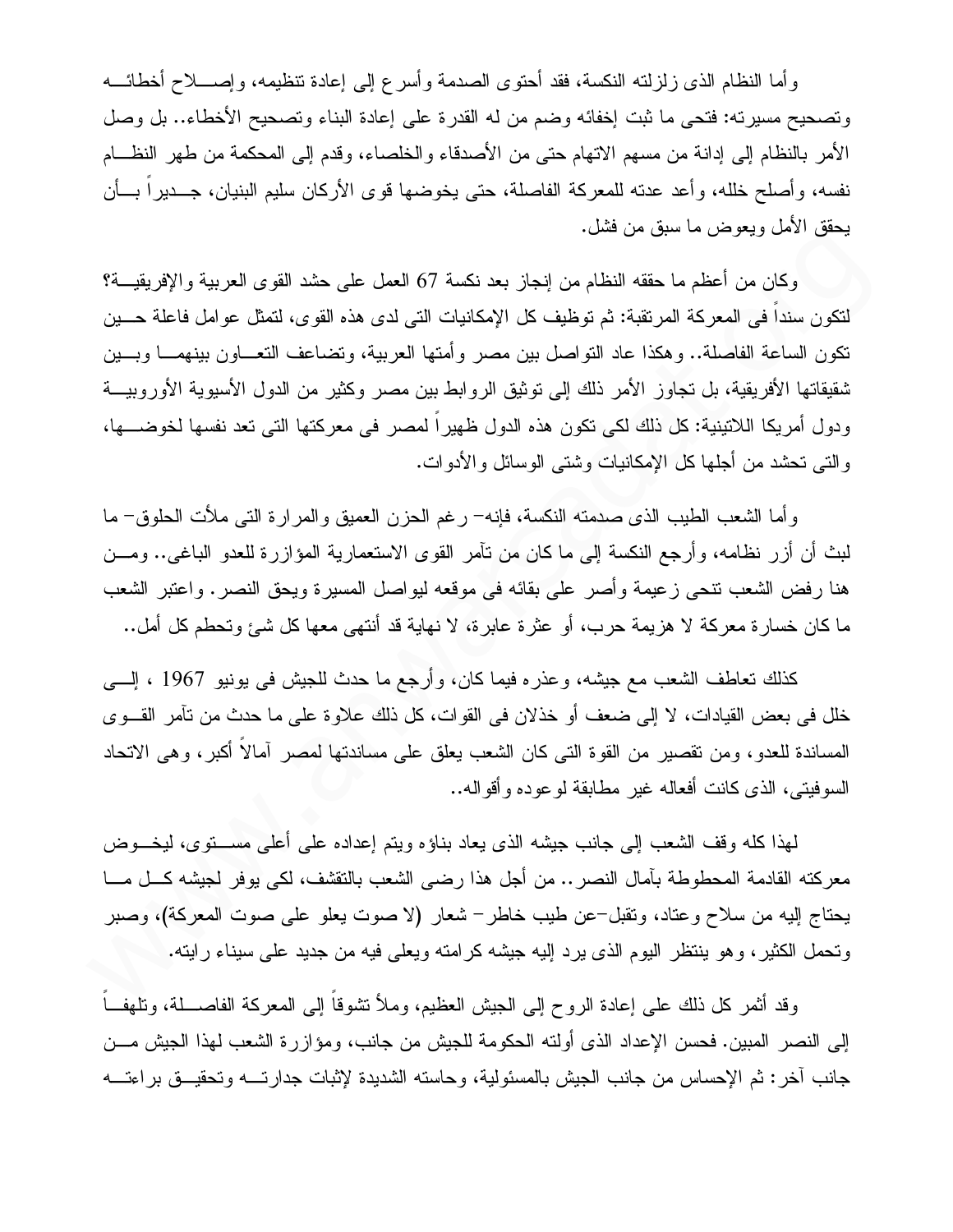والأخذ بثأر أمته: كل ذلك جعل الجيش على أعلى مستوى من الروح المعنوية والقدرة القتالية والاستعدادات العسكرية، والانتظار على أحر من الجمر ليوم يتحقق في النصر ..

وقد عايشت ذلك بنفسي، حين دعتني إدارة الشئون المعنوية بالقوات المسلحة إلى حضور ندوة فكرية في معسكر الجلاء بالإسماعيلية –قبل حرب أكتوبر بشهور قليلة– وكان بشارك في هذه الندوة، الأساتذة عبد المفعم الصاوى ، يوسف إدريس، وصلاح عبد الصبور – رحمهم الله– ثم الأستاذ نزوت أباظة وكاتب هـــذه السطور .. وفي هذا اللقاء الكبير، والذي حضره جمع غفير من الضباط والجنـــود، وأحســـت بـــأن هـــؤلاء المقاتلين بتلهفون علىي البوم الذي يلاقون فيه عدوهم ليثبتوا جدارتهم بالانتساب إلىي جيشهم وشعبهم وأمتهم، وليؤكدوا براءتهم من نكسة سابقة لم يكن لهم فيها أي ذنب.. وقد تحدثنا إلى هؤلاء الضباط والجنسود فسي أمور كثيرة، ولكن الأمر الذي كان يتصدر أحاديثهم هم، هو السؤال عن يوم القتال، والتصـــــريح الواضــــح بالضيق الشديد من طول الانتظار ليوم الانتصار . وكنا كلما حاولنا تحويل الحديث إلى أمور نتصل بالثقافة أو الأدب أو الفن، غلبنا حديثهم عن تمام استعدادهم وعظيم تلهفهم إلى المعركة التي يرفعـــون فيهــــا رأس بلدهم ويعلون راية أمتهم.. وكم حملونا أمانة تبليغ رغبتهم إلى المسئولين ما سمحت لنا الظروف وتهيسأت الأسباب، وهي رغبة واحدة يجمع عليها كل الضباط والجنود، وهي التعجيل بالمعركة التي أعــدوا أنفســـهم لمها، ولم يعد أماهم أمل إلا أن يخوضوها منتصرين أو مستشهدين.

هذا ما كان من ظاهرة الصمود المصرى بعد يونيو 1967، وما كان من إنجاز يصـــل إلـــي حـــد الإعجاز، من أمة أصيبت بكارثة مدمرة كان من شأنها أن تقضي عليها، فإذا بها تتجاوزها وتعلَّــو فوقـــه، ونتهض أقوى ما نكون صلابة واستعداداً، لكي تحول الهزيمة إلى نصر والحزن الغائر إلى فسرع غسامر، ونكسر بونيو الحزين إلى نصر أكتوبر المبين.

وإذا كان الشعر يتخذ أحيانا وثائق للناريخ: فإن لدي قصيدة من الشعر الذي كتـــب بعـــد نكســـة 67 معبراً عن واقع مصر حينذاك في صمودها أمام ما حدث من حدث أليم، في إصرارها على نجـــاوز هـــذا الحدث إلى النصر العظيم.. وهذه القصيدة التي نشرت في مجلة المجلة في أعقــاب النكســة، أقــول فيهـــا مصور! شعور الشعب المصري كله في ذلك الوقت.

| مسا انحنينسا وإن بكينسا كشسكلي ونحنسا                        |  | ليس منا من استكان وذلا     |  |
|--------------------------------------------------------------|--|----------------------------|--|
| علـــــــــــــــى المبــــــــــــــادئ فتلـــــــــــــــى |  | قد بكينا على العدالة تغتال |  |
|                                                              |  | عليهم الله ما بخلنا بروح   |  |
|                                                              |  | ما وردنا الصحراء نزهة صيف  |  |